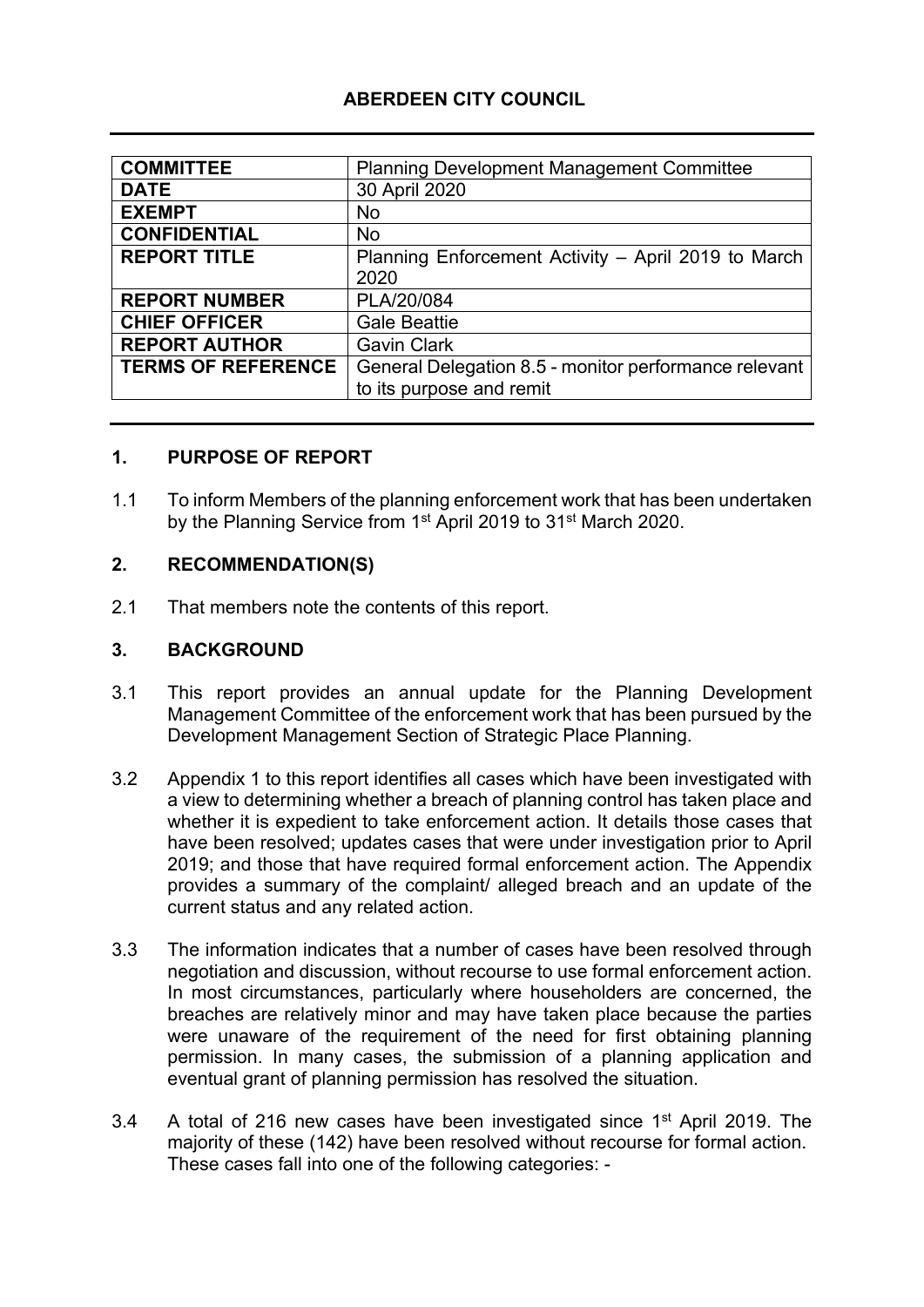- by the approval of a retrospective planning application,
- by informal negotiation,
- being a minor breach where it would not be reasonable or economical to progress,
- no breach of planning control

The remaining 74 cases are still under investigation and may require formal enforcement action if negotiation proves unsuccessful and if there is found to be a breach of planning control which has resulted in significant dis-amenity or threat to public safety. Eleven enforcement related notices have been served during the current reporting period. Of the historic enforcement cases previously investigated (prior to 1<sup>st</sup> April 2019), eight are still unresolved and may require formal action to ensure a satisfactory outcome.

- 3.5 It is a continuing trend that a significant proportion of complaints received are of a relatively minor nature, these are mostly householder cases. As these cases often do not relate to the priorities identified for action in the Council's Enforcement Charter (properties in conservation areas, involving protected trees or raising issues of public amenity or public safety), they are likely to be of lower priority in terms of consideration of enforcement action, notwithstanding the statutory duty to investigate enforcement complaints. However, these cases can give rise to very strong feelings amongst those affected, often taking up a significant proportion of officers' time in investigating/resolving a dispute.
- 3.6 The commitment of the Scottish Government to ensuring sustainable economic growth requires consideration of the economic implications of enforcement activity. Factors such as employment retention and creation are, therefore, of some weight in considering whether, in any given situation, it is expedient to take enforcement activity. There is also a need to ensure that burdens imposed on developers in terms of planning conditions and planning obligations/ legal agreements are proportionate and reasonable.
- 3.7 A significant issue within the reporting period has been the prioritisation of action in relation to Union Street, relating to the Union Street Conservation Area Regeneration Scheme (CARS). This is in recognition of the civic importance of the street, its related conservation status/ heritage interests and the public perception of physical decline of the appearance of the street. The importance of prioritising limited staff resource and time to taking action in this area is now recognised in the recently amended Enforcement Charter adopted in March 2020. A good example of action in the City Centre was the serving of an Amenity Notice in relation to a shop frontage which was causing a dis-amenity to the character of the conservation area at 25 Union Street. The applicants appealed this notice to the Scottish Government with the appeal subsequently dismissed. Discussion with the relevant agent is ongoing and a planning application/ listed building consent application has been submitted for a more sympathetic shop frontage. There are also a significant number of other cases (30) that have been opened/ investigated within the area, with the Council currently in negotiation or seeking to serve formal notice on several sites.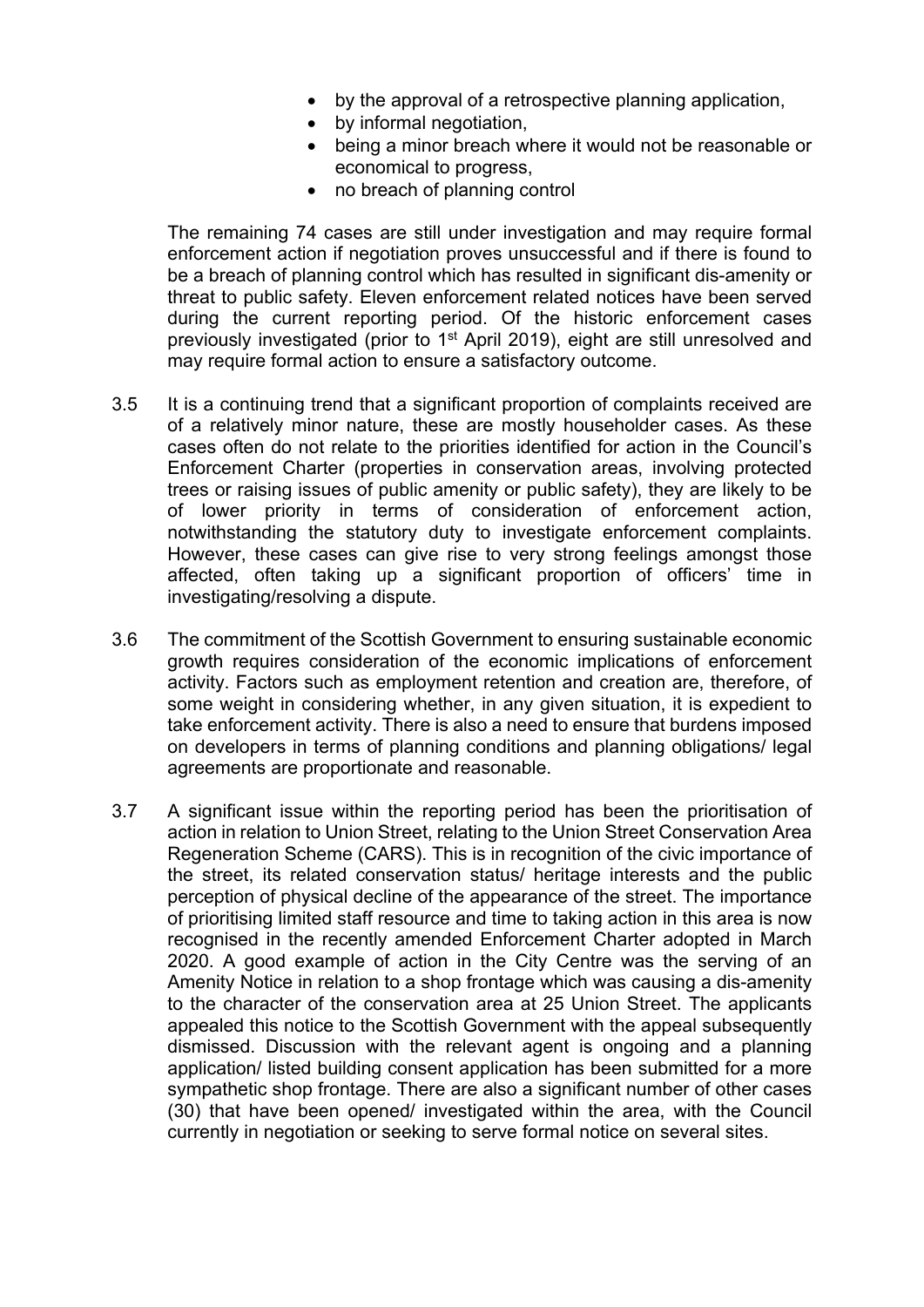- 3.8 A further issue within the reporting period has been the installation of unauthorised signage throughout the city (41 cases – 19% of all cases). A number of these cases have been resolved through negotiation with relevant parties, however there have been cases whether the Council have been required to take formal action. This includes the installation of an unauthorised sign at 11 Holburn Street. The Planning Service contacted the owner soon after the sign was installed to advise that it was unauthorised and would need to be removed, as it was unlikely that planning permission would be granted for such works. Following negotiations, a planning application was submitted, and an acceptable scheme was approved. The unacceptable signage has since been removed, with works currently being undertaken to install the approved scheme.
- 3.9 Notwithstanding the challenging economic situation, the scale and number of major developments, which have previously been consented and partly constructed within the City, presents significant resource challenges in terms of monitoring and compliance with planning permission requirements. The Planning (Scotland) Act 2019 inserts a new sub-section stating that the Enforcement Charter (discussed below) must contain a statement about how the Planning Authority will monitor compliance with planning permissions for major developments, and how they will record such monitoring and make the records available to the public. This has placed a significant burden on the role of planning enforcement given that such applications are often subject to numerous planning conditions/ legal obligations which require post approval monitoring/ action. Such action is generally led on a case-by-case basis by the planning case officer, in liaison with relevant key consultees/ other interested parties (e.g. legal services). A recurring issue with many of these sites is the level and scale of developer obligation burdens imposed on developers and the potential breach of planning conditions / obligations (e.g. in relation to major residential development). The general approach of the services in these circumstances has been to try and resolve the relevant matter by negotiation, rather than by use of formal enforcement powers. However, in cases raising potentially serious environmental/ amenity/ infrastructure impacts, it may be necessary to use such powers.
- 3.10 An example of where this has occurred has been within an ongoing residential development within Aberdeen city. At present there are several areas of work that have been undertaken without the benefit of planning permission. The Planning Service served a Temporary Stop Notice (TSN) and a subsequent planning application dealt with several dwellings that had not been constructed in accordance with approved plans. There are wider issues that remain outstanding in relation to materials, finished and landscaping, with the Planning Service waiting on the submission of further details to rectify this breach of planning control. An Enforcement Notice may be required if no satisfactory solution is forthcoming.
- 3.11 The following table provided a summary of the enforcement caseload since 1st April 2019 and divides the cases into new and those within the previous reporting period.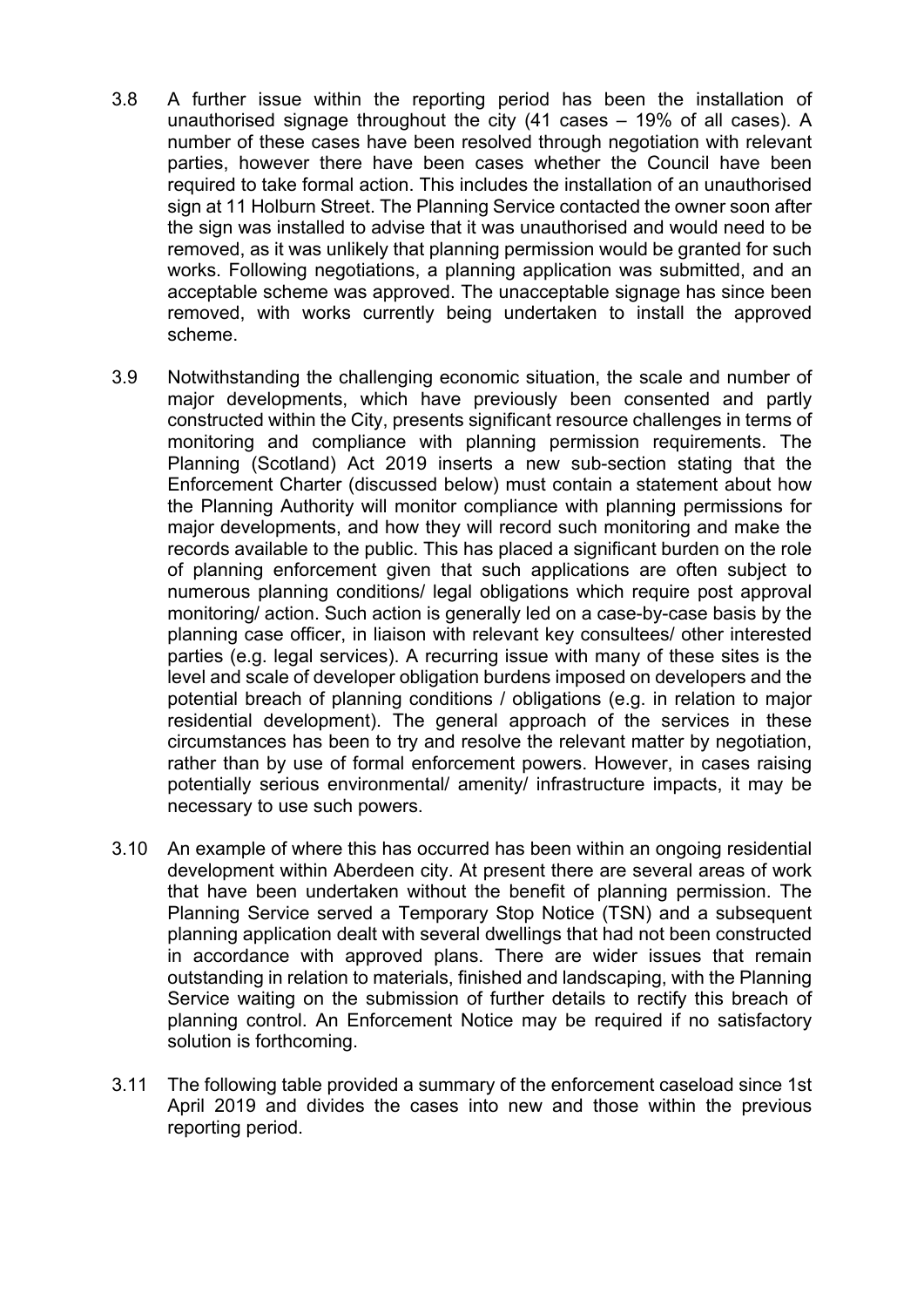| New Cases – 1st April 2019 to 31st March 2020   Cases resolved & no   142 | further action required.                                                               |    |
|---------------------------------------------------------------------------|----------------------------------------------------------------------------------------|----|
| New Cases - 1st April 2019 to 31st March 2020                             | Under investigation,   74<br>being negotiated, or<br>application decisions<br>pending. |    |
| <b>Enforcement Related Notices served</b>                                 |                                                                                        | 11 |
| Enforcement Notices in process of being<br>prepared                       |                                                                                        | 4  |

- 3.12 An Enforcement Charter, which is a statutory requirement arising from implementation of the 2006 Planning (Scotland) Act, was first adopted by the Council in June 2009. There is a statutory requirement to review this document every two years. There have been updates on several occasions since 2009, with the most recent update taking place in March 2020. A copy of this document is appended at Appendix 2 for information. The Charter helps to explain the role of the planning enforcement team to the public, as well as setting priorities in terms of delivery of the planning enforcement service. These priorities include the Union Street Conservation Area Scheme area.
- 3.13 The Planning Service previously had to request authority from the Planning Development Management Committee to serve enforcement notices (all other types of notice were previously delegated excluding enforcement notices). The new scheme of delegation now gives delegated powers to serve such notices; meaning that enforcement is now a fully delegated function. This will hopefully speed up and increase the effectiveness and efficiency of the enforcement service.

#### **4. FINANCIAL IMPLICATIONS**

4.1 There are no specific implications for revenue or capital budgets, propertybased budgeting, or state aid arising from consideration of this report. Some costs may be incurred in direct action to secure compliance when an enforcement notice is necessary. This can generally be accommodated within existing budgets, actions outwith budget parameters will trigger a specific report being submitted to Committee to seek authorisation or other instructions

# **5. LEGAL IMPLICATIONS**

5.1 There are no legal implications arising from this report.

# **6. MANAGEMENT OF RISK**

| Category                        | <b>Risk</b> | Low $(L)$<br>Medium (M)<br>High (H) | <b>Mitigation</b> |
|---------------------------------|-------------|-------------------------------------|-------------------|
| <b>Strategic</b><br><b>Risk</b> | N/A         |                                     |                   |
| Compliance                      | N/A         |                                     |                   |
| <b>Operational</b>              | N/A         |                                     |                   |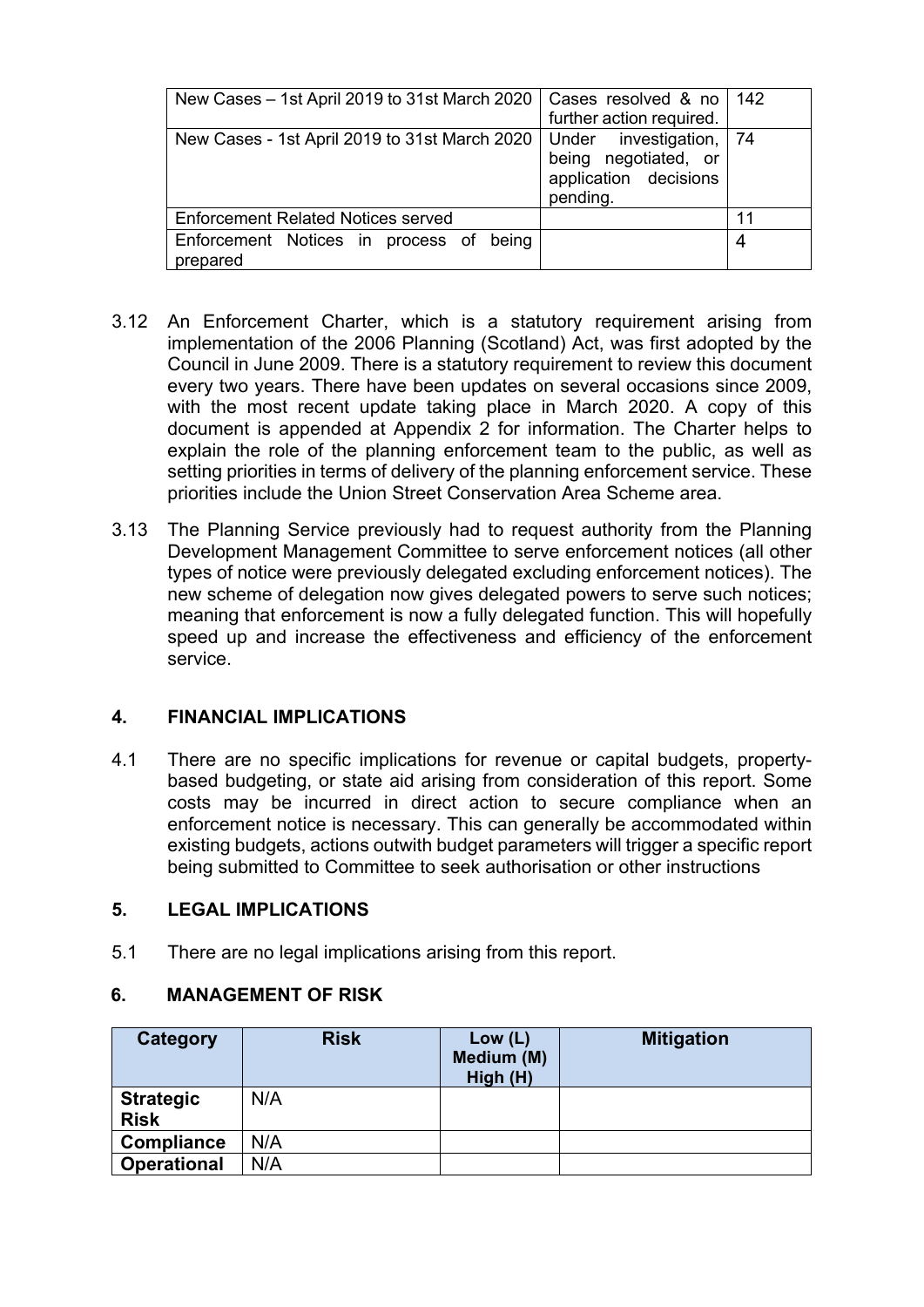| <b>Financial</b>                | Financial costs may<br>be incurred should<br><b>Enforcement Notices</b><br>not be complied with                                              | The risk can be mitigated by<br>ensuring there is funding<br>available<br>from<br>the<br>appropriate budget for direct<br>action to be taken. In the<br>event that direct action is<br>required we will seek to<br>recover all the costs of the<br>required action from the<br>landowner<br>in l<br>accordance<br>with the relevant legislation |
|---------------------------------|----------------------------------------------------------------------------------------------------------------------------------------------|-------------------------------------------------------------------------------------------------------------------------------------------------------------------------------------------------------------------------------------------------------------------------------------------------------------------------------------------------|
| <b>Reputational</b>             | <b>There</b><br>be<br>may<br>a<br>negative impact if the<br>Council do not decide<br>with<br>proceed<br>to<br>enforcement action.            | with<br>the<br>Proceed<br>enforcement action where<br>required.                                                                                                                                                                                                                                                                                 |
| <b>Environment</b><br>/ Climate | <b>Not</b><br>undertaking<br>action<br>enforcement<br>could<br>result<br>in<br>impacts on<br>adverse<br>the built and natural<br>environment | Proceed<br>with<br>the<br>enforcement action<br>where<br>required.                                                                                                                                                                                                                                                                              |

# **7. OUTCOMES**

| <b>COUNCIL DELIVERY PLAN</b>                  |                                                                                                                                                                                                                                                                                                                                                                                                                             |  |
|-----------------------------------------------|-----------------------------------------------------------------------------------------------------------------------------------------------------------------------------------------------------------------------------------------------------------------------------------------------------------------------------------------------------------------------------------------------------------------------------|--|
| Aberdeen City Local Outcome Improvement Plan  |                                                                                                                                                                                                                                                                                                                                                                                                                             |  |
| Prosperous Economy<br><b>Stretch Outcomes</b> | The Council aims to support improvement in the local<br>economy to ensure a high quality of life for all people<br>in Aberdeen. This report monitors indicators which<br>reflect current economic activity within the City and<br>actions taken by the Council to support such activity.                                                                                                                                    |  |
| Prosperous People Stretch<br>Outcomes         | The Council is committed to improving the key life<br>outcomes of all people in Aberdeen. This report<br>monitors key indicators impacting on the lives of all<br>citizens of Aberdeen. Thus, the Planning Service will<br>need to measure the effectiveness of measures<br>already implemented, as well as allowing an<br>evaluation of future actions which may be required to<br>ensure an improvement in such outcomes. |  |
| Stretch<br>Place<br>Prosperous<br>Outcomes    | The Council is committed to ensuring that Aberdeen<br>is a welcoming place to invest, live and visit,<br>operating to the highest environmental standards.<br>This report provides essential information in relation<br>to enforcement related issues to measure the impact<br>of any current action.                                                                                                                       |  |